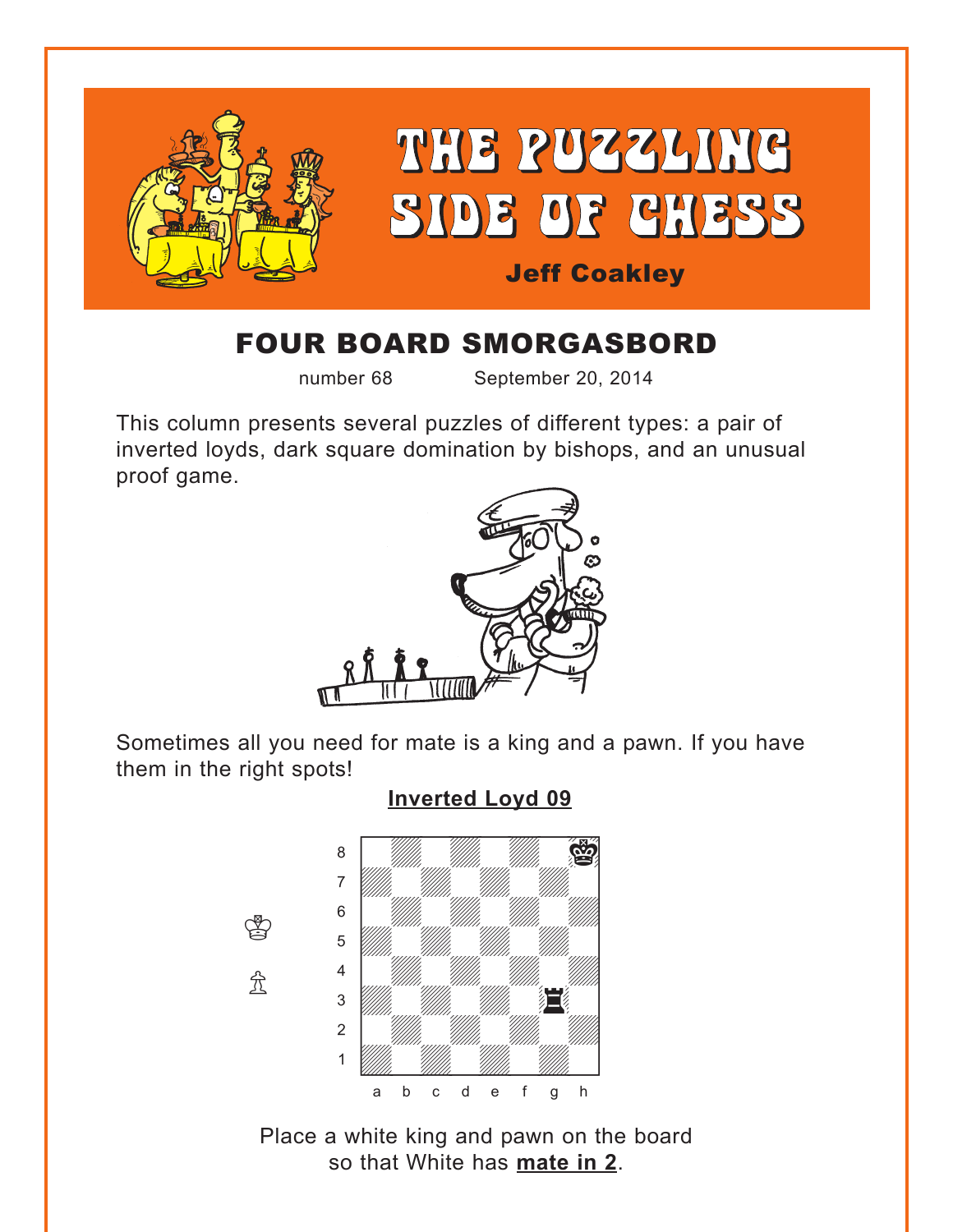<span id="page-1-0"></span>A *grotesque* is a chess problem in which the white forces are grossly outnumbered. The next position is a good example. A king and pawn take on the entire black army.

**[Inverted Loyd 10](#page-3-0)**



 $\bigcircled{r}$ 

 $\Re$ 

Place a white king and pawn on the board so that White has **mate in 3**.

For more *inverted loyd* problems, see column 56 in the archives. Let's cross over to the dark side now.



### **[Dark B Domination](#page-4-0)**

How many bishops are needed to attack every dark square?

As you probably know, a piece does not attack the square it stands on. Other columns with similar puzzles include *Board Domination* (06) and *Queenfest I* (59).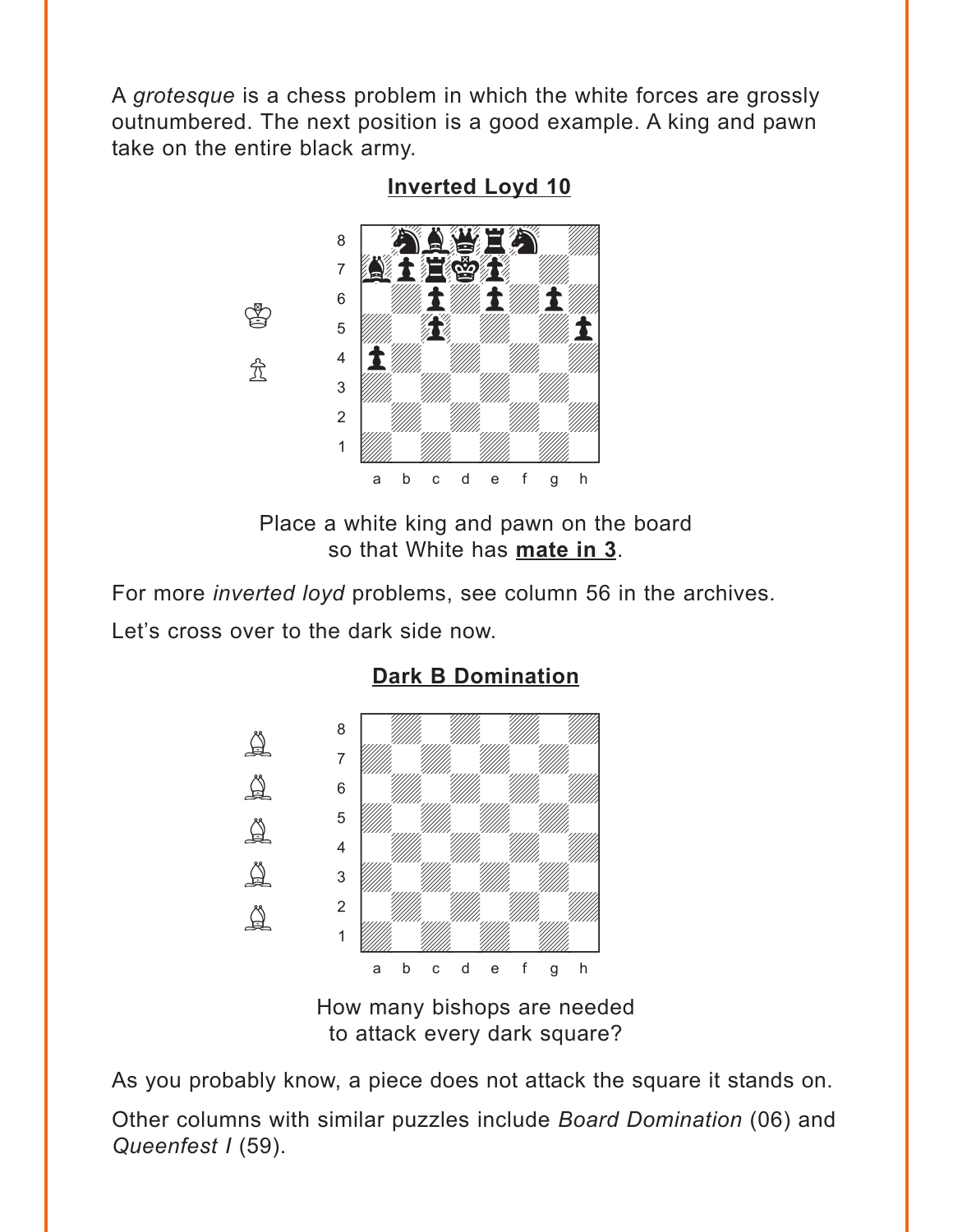<span id="page-2-0"></span>The task in a *proof game* is to show how a given position can be reached in a legal game. See column 52.

In the following problem, there is a *move stipulation*. The position must be reached after exactly 5.5 moves, that is, after White has just played their sixth turn. No sooner, no later.

An additional *condition\** for this proof game is that it must contain an *en passant* capture.



**[Longer Proof Game 07](#page-6-0)** (5.5 moves\*)

This position was reached after White's sixth turn. The game included an *en passant* capture. What were the moves?

The true story of the circumstances surrounding this game is given at the end of the solution.



Halloween is the deadline for entering the *Chess Cafe Puzzlers Cup*. Don't get tricked. Send your puzzles in early.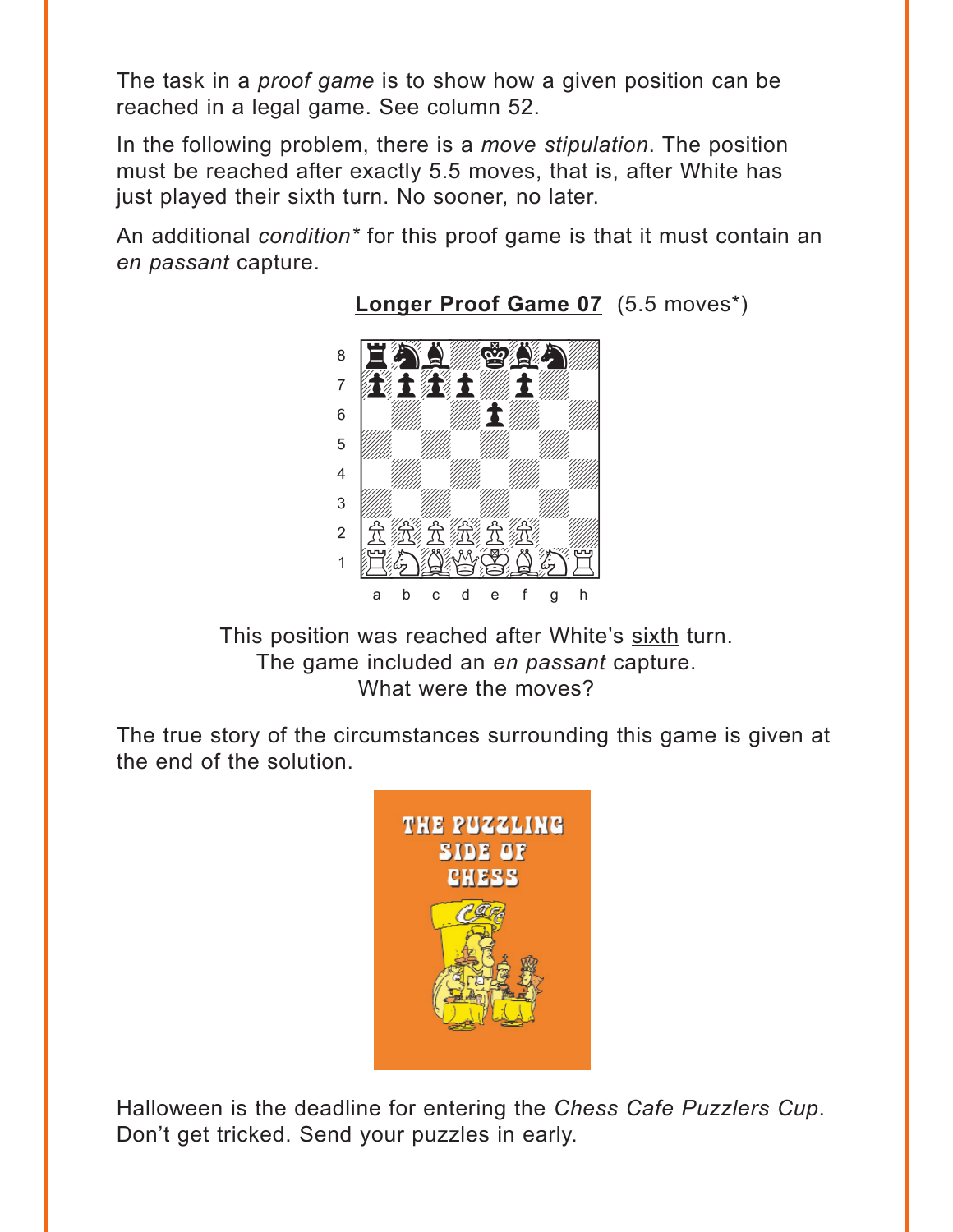# <span id="page-3-0"></span>**SOLUTIONS**

All puzzles except *inverted loyd 10* are by J. Coakley. *Inverted loyd 09* is from *Winning Chess Puzzles For Kids Volume 2* (2010). The others are *ChessCafe.com* originals (2014).

*PDF hyperlinks*. You can advance to the solution of any puzzle by clicking on the underlined title above the diagram. To return to the puzzle, click on the title above the solution diagram.



#### **[Inverted Loyd 09](#page-0-0)**

Kf7 and pd7 were added.

1.d8=Q+ Kh7 2.Qh4#

## **[Inverted Loyd 10](#page-1-0)**

Cohn 1967 *Guardian Chess Book (Leonard Barden)*



Ke5 and pb6 were added. 1.bxa7 Na6 2.a8=N *any* 3.Nb6# (1...*other* 2.axb8=N#)

(continued next page)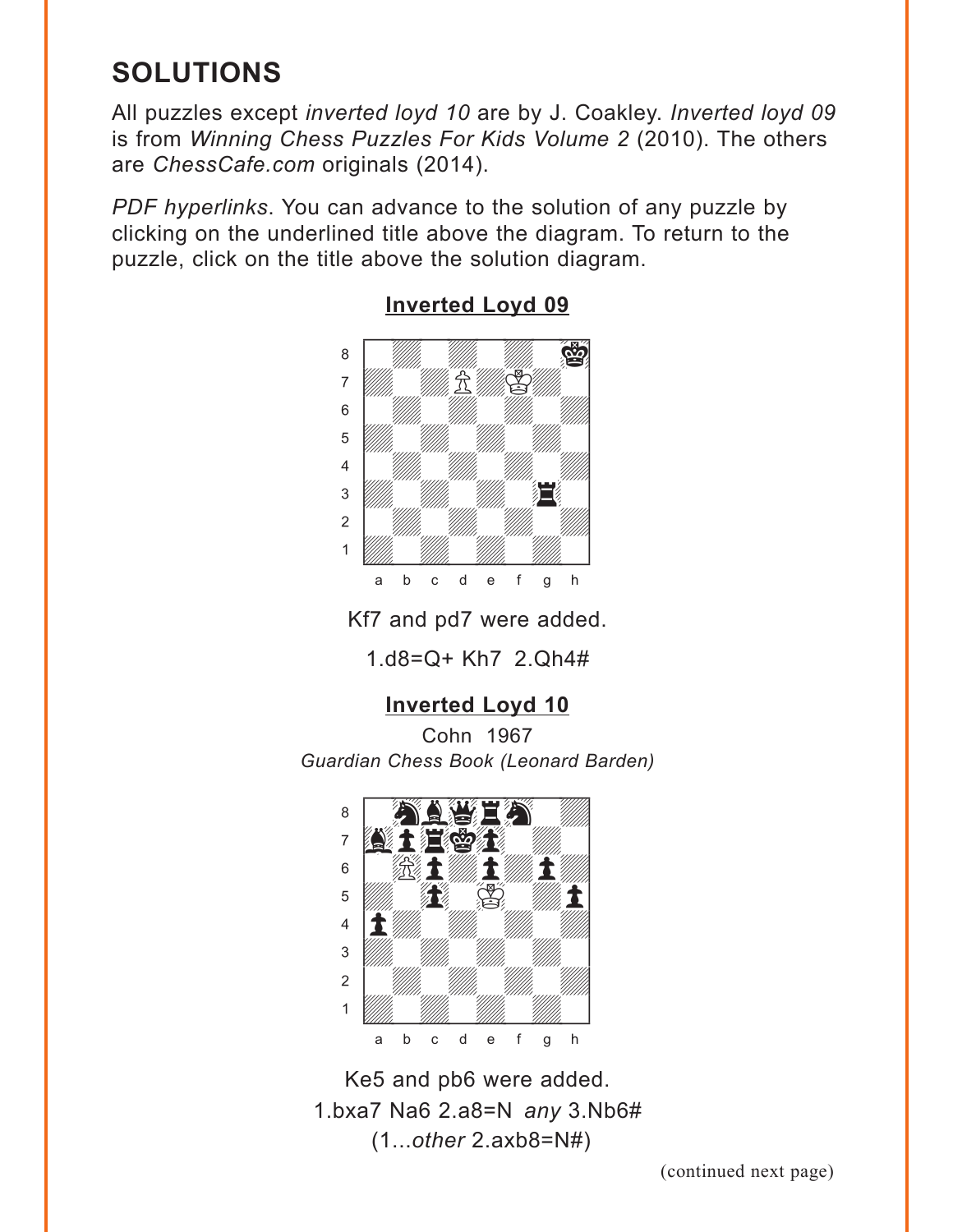<span id="page-4-0"></span>Does anyone know the original source of this problem or the composer's first name?

The puzzle is an improvement on a similar idea by German master Max Lange (1832-1899).



## **Inverted Loyd 10b**

Place a white king and pawn on the board so that White has **mate in 2**.

*Solution:* Add king on f5 and pawn on a6 (or c6). 1.axb7 *any* 2.bxc8=N#



**[Dark B Domination](#page-1-0)**

**Five bishops** are needed to attack all thirty-two dark squares.

Perhaps a better posing for the puzzle would be: *Place five bishops on the board so that all dark squares are attacked.*

(continued next page)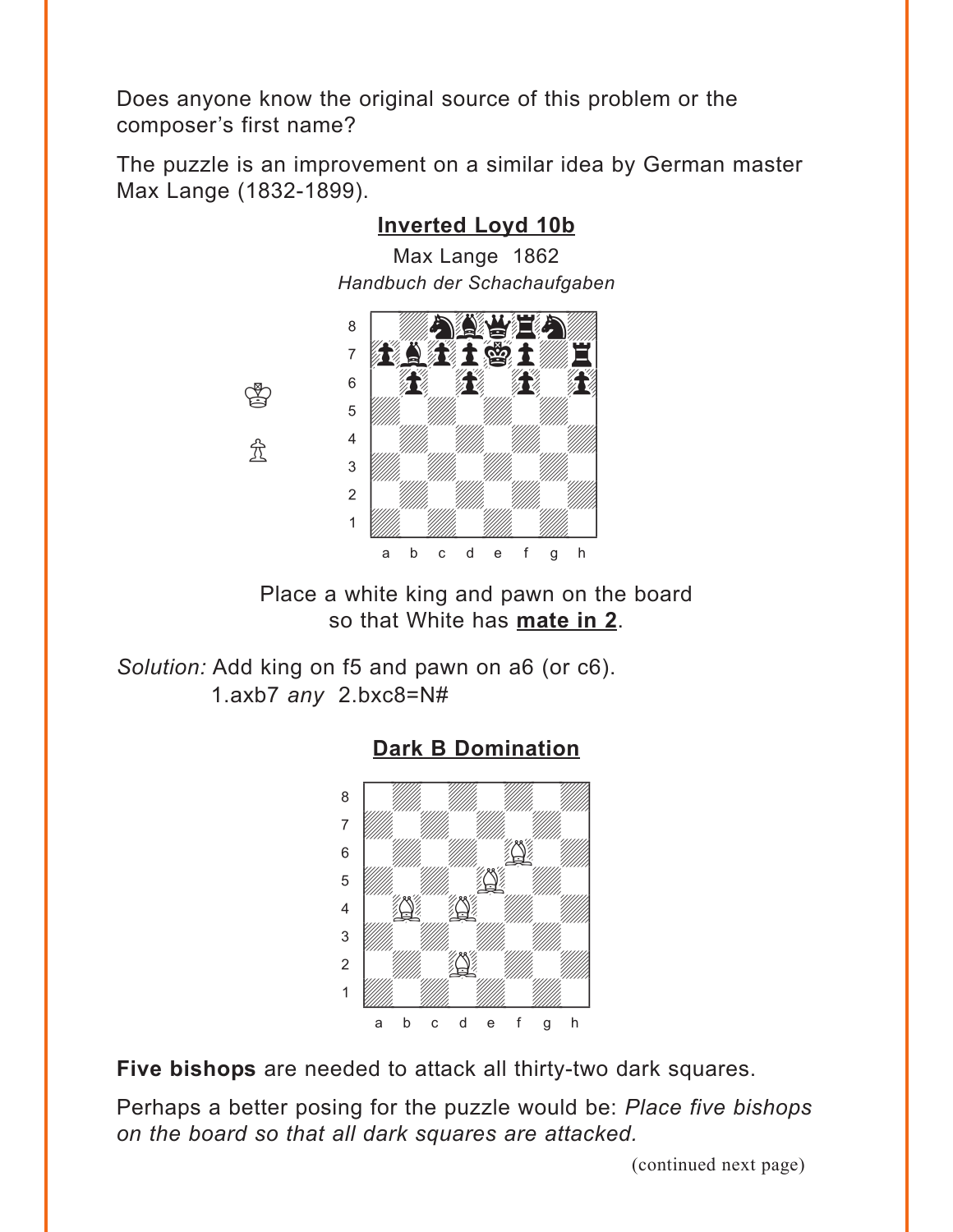There are twenty-eight patterns for the solution. None have a bishop on the edge of the board or on b2 or g7. Nine of the arrangements are given below. The four on the left are symmetrical.

Bb4 Bd2 Bd4 Be5 Bf6 (diagram) Bc3 Bc5 Be3 Be5 Bf6 Bb6 Bd4 Bd6 Bf2 Bf4 Bc5 Bc7 Bd4 Be3 Bg3

Bc7 Bd4 Bd6 Be3 Bf2 Bd2 Bd4 Bd6 Bf4 Bf6 Bb4 Bd2 Bd4 Bf4 Bf6 Bd2 Bd4 Bd6 Be3 Be7 Bc3 Bc5 Bd2 Bd6 Be7



*Place four bishops on the board so that all empty dark squares are attacked.*

*Solution:* There are twenty-eight patterns. None have a queen on a1, a3, b2, c1, f8, g7, h6, or h8. In ten patterns, two occupied squares are also attacked.

The two symmetrical solutions both have a pair of guarded bishops.

Bc3 Bd6 Be3 Bf6 parallelogram Bd2 Bd4 Be5 Be7 zigzag

Here are the eight "pseudo-symmetrical" solutions, none with guarded bishops.

Be1 Be3 Be5 Be7 linear Bd2 Bd6 Bf2 Bf6 rectangular Be1 Bd4 Be7 Bf4 diamond Be1 Bc5 Be5 Bg5 T-shaped Bb6 Bd2 Bd6 Bf6 T-shaped Be1 Be3 Bd6 Bf6 Y-shaped Bd2 Bd4 Bc7 Be7 Y-shaped Bc5 Bd2 Bf6 Bg3 parallelogram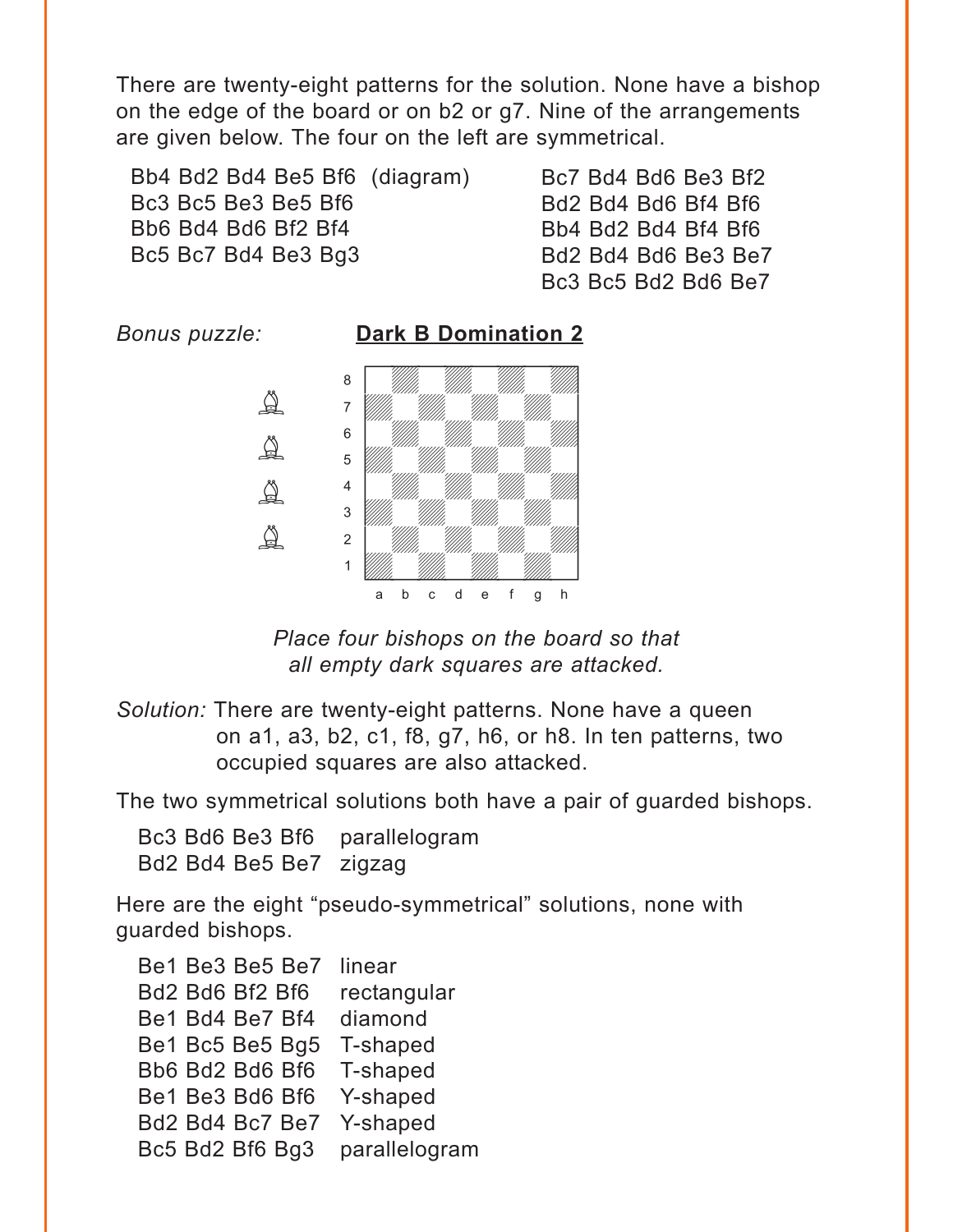### **[Longer Proof Game 07](#page-2-0)** (5.5 moves\*)

\*The game must include an *en passant* capture.

<span id="page-6-0"></span>

1.g4 e6 2.g5 h5 3.gxh6 e.p. Qh4 4.hxg7 Qxh2 5.gxh8=R Qxh1 6.Rxh1

The piece on h1 appears to be on its starting square, but it is actually a promoted pawn. This kind of impostor is called a pronkin rook, after Ukrainian composer Dmitry Pronkin.

The Pronkin theme requires at least seven moves in a non-conditional unique proof game. However, by stipulating the necessity of an *en passant* capture, it is possible in six.

Without the *en passant* requirement, there would be twenty-seven solutions, which have two basic schemes.

Four of the solutions involve a promoted rook. White opens with The Spike (1.g4) and from Black's third turn on, the moves are identical. The differences are that Black can play 1...e6, 1...h6, or 1...h5, and White can capture the black h-pawn by 2.gxh5, 3.gxh6, or 3.gxh6 e.p..

The other twenty-three solutions begin 1.h3 or 1.h4. There is no *en passant* capture and the piece on h1 is the original rook. In each case, White must lose a tempo to give the black queen time to reach the corner. The last three moves by Black are always the same. Here are some examples.

1.h3 g5 2.h4 e6 3.hxg5 Qxg5 4.Rxh7 Qxg2 5.Rxh8 Qh1 6.Rxh1 1.h4 g5 2.hxg5 e6 3.Rxh7 Qxg5 4.Rxh8 Qxg2 5.Rh4 Qh1 6.Rxh1 1.h4 g5 2.hxg5 e6 3.Rh4 Qxg5 4.Rxh7 Qxg2 5.Rxh8 Qh1 6.Rxh1